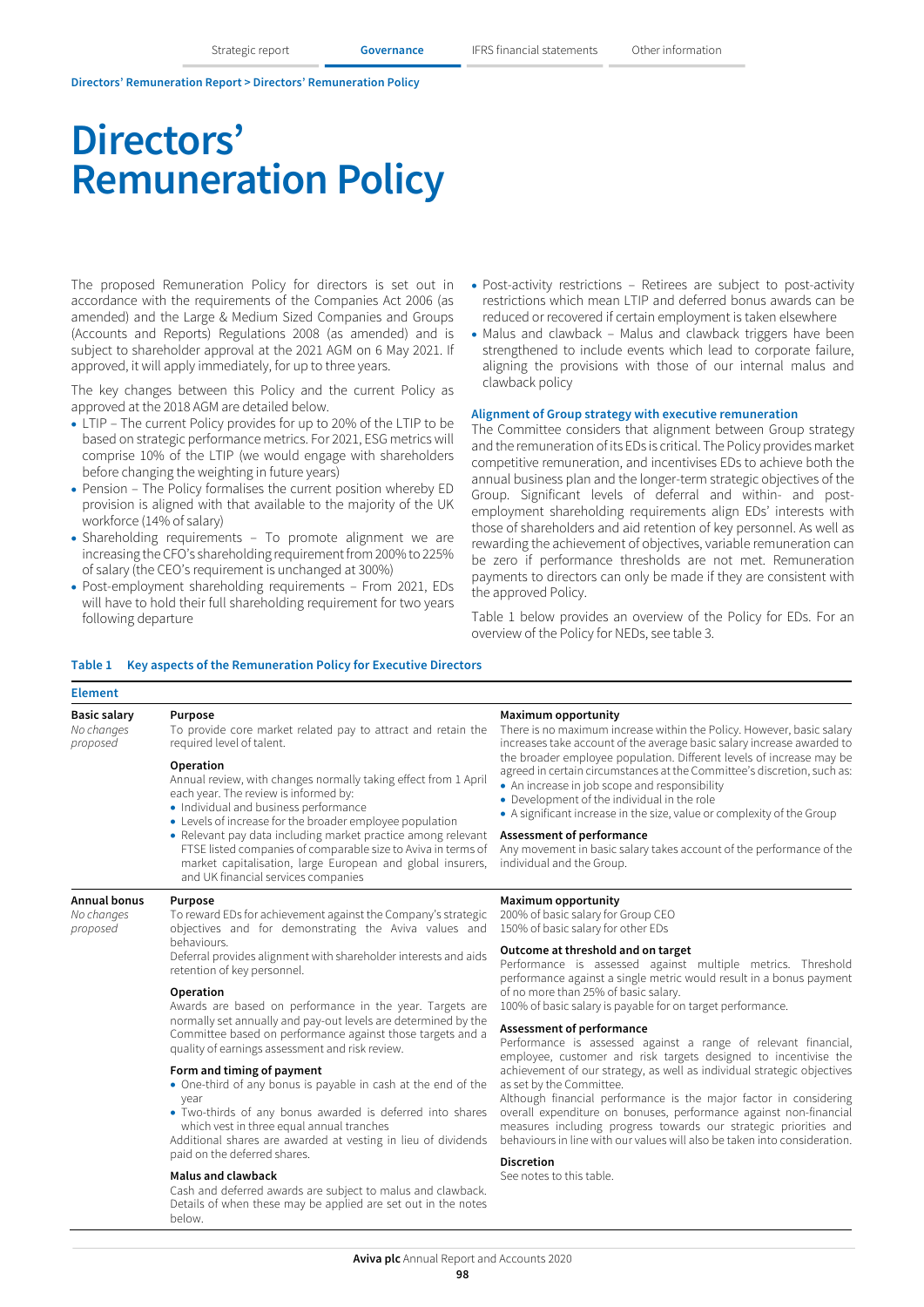| <b>Element</b>                                              |                                                                                                                                                                                                                                                                                                                                                                                                                                                                                                                                                                                                                 |                                                                                                                                                                                                                                                                                                                                                                                                                                                                                                  |  |  |
|-------------------------------------------------------------|-----------------------------------------------------------------------------------------------------------------------------------------------------------------------------------------------------------------------------------------------------------------------------------------------------------------------------------------------------------------------------------------------------------------------------------------------------------------------------------------------------------------------------------------------------------------------------------------------------------------|--------------------------------------------------------------------------------------------------------------------------------------------------------------------------------------------------------------------------------------------------------------------------------------------------------------------------------------------------------------------------------------------------------------------------------------------------------------------------------------------------|--|--|
| Long-term<br>incentive plan<br>Changes<br>proposed          | Purpose<br>To reward EDs for achievement against the Company's longer-<br>term objectives; to align EDs' interests with those of<br>shareholders and to aid the retention of key personnel and to<br>encourage focus on long-term growth in enterprise value.                                                                                                                                                                                                                                                                                                                                                   | Maximum opportunity<br>350% of basic salary.<br><b>Performance measures</b><br>Awards will vest based on a combination of financial, TSR and<br>strategic performance metrics. The Policy provides for a minimum<br>aggregate weighting of 80% for financial metrics and TSR and for up<br>to 20% to be based on strategic performance metrics. We would<br>engage with shareholders before changing metrics or weighting in<br>future years.                                                    |  |  |
|                                                             | Operation<br>Shares are awarded annually which vest dependent on the<br>achievement of performance conditions. Vesting is subject to an<br>assessment of quality of earnings, the stewardship of capital<br>and risk review.                                                                                                                                                                                                                                                                                                                                                                                    |                                                                                                                                                                                                                                                                                                                                                                                                                                                                                                  |  |  |
|                                                             | Performance period<br>Three years. Additional shares are awarded at vesting in lieu of<br>dividends on any shares which vest.                                                                                                                                                                                                                                                                                                                                                                                                                                                                                   | For the 2021 awards the measures and weightings will be:<br>• 22.5% Solvency II RoE <sup>1</sup><br>• 22.5% Cumulative cash remittances <sup>1</sup><br>• 45% TSR against a comparator group                                                                                                                                                                                                                                                                                                     |  |  |
|                                                             | Additional holding period<br>Two years.                                                                                                                                                                                                                                                                                                                                                                                                                                                                                                                                                                         | • 10% ESG measures<br>Vesting at threshold                                                                                                                                                                                                                                                                                                                                                                                                                                                       |  |  |
|                                                             | <b>Malus and clawback</b>                                                                                                                                                                                                                                                                                                                                                                                                                                                                                                                                                                                       | Threshold vesting for all metrics is 20%.                                                                                                                                                                                                                                                                                                                                                                                                                                                        |  |  |
|                                                             | Awards are subject to malus and clawback. Details of when<br>these may be applied are set out in the notes below.                                                                                                                                                                                                                                                                                                                                                                                                                                                                                               | <b>Discretion</b><br>See notes to this table.                                                                                                                                                                                                                                                                                                                                                                                                                                                    |  |  |
| Pension<br>Changes<br>proposed                              | Purpose<br>To give a market competitive level of provision for post-<br>retirement income.                                                                                                                                                                                                                                                                                                                                                                                                                                                                                                                      | <b>Maximum opportunity</b><br>If suitable employee contributions are made, the Company contributes<br>14% of basic salary for all EDs, aligned to the rate available to the<br>majority of the UK workforce.                                                                                                                                                                                                                                                                                     |  |  |
|                                                             | Operation<br>EDs are eligible to participate in a defined contribution plan up<br>to the annual limit.<br>Any amounts above annual or lifetime limits are paid in cash.                                                                                                                                                                                                                                                                                                                                                                                                                                         |                                                                                                                                                                                                                                                                                                                                                                                                                                                                                                  |  |  |
| <b>Benefits</b><br>No changes<br>proposed                   | Purpose<br>To provide EDs with a suitable but reasonable package of<br>benefits as part of a competitive remuneration package. This<br>involves both core executive benefits, and the opportunity to<br>participate in flexible benefits programmes offered by the<br>Company (via salary sacrifice).<br>This enables us to attract and retain the right level of talent<br>necessary to deliver the Company's strategy.                                                                                                                                                                                        | Maximum opportunity<br>Set at a level which the Committee considers appropriate against<br>comparable roles in companies of a similar size and complexity to<br>provide a reasonable level of benefit.<br>Costs would normally be limited to providing a cash car allowance,<br>private medical insurance, life insurance, and reasonable travel<br>benefits (including the tax cost where applicable). In addition, there<br>may be one-off or exceptional items on a case by case basis, which |  |  |
|                                                             | Operation<br>Benefits are provided on a market related basis. The Company<br>reserves the right to deliver benefits to EDs depending on their<br>individual circumstances, which may include a cash car<br>allowance, life insurance, private medical insurance and access<br>to a company car and driver for business use. In the case of non-<br>UK executives, the Committee may consider additional<br>allowances in line with standard relevant market practice.<br>EDs are eligible to participate in the Company's broad based<br>employee share plans on the same basis as other eligible<br>employees. | would be disclosed in the DRR.                                                                                                                                                                                                                                                                                                                                                                                                                                                                   |  |  |
| <b>Relocation and</b><br>mobility<br>No changes<br>proposed | Purpose<br>To assist with mobility across the Group to ensure the<br>appropriate talent is available to execute strategy locally.<br>Operation                                                                                                                                                                                                                                                                                                                                                                                                                                                                  | Maximum opportunity<br>Dependent on location and family size, benefits are market related and<br>time bound. They are not compensated for performing the role but to<br>defray costs of a relocation or residence outside the home country.                                                                                                                                                                                                                                                      |  |  |
|                                                             | EDs who are relocated or reassigned from one location to<br>another receive relevant benefits to assist them and their<br>dependants in moving home and settling into the new location.                                                                                                                                                                                                                                                                                                                                                                                                                         | The Committee would reward no more than it judged reasonably<br>necessary, in the light of all applicable circumstances.                                                                                                                                                                                                                                                                                                                                                                         |  |  |
| Shareholding<br>requirements                                | Purpose<br>To align EDs' interests with those of shareholders.                                                                                                                                                                                                                                                                                                                                                                                                                                                                                                                                                  |                                                                                                                                                                                                                                                                                                                                                                                                                                                                                                  |  |  |
| Changes<br>proposed                                         | Operation<br>A requirement to build a shareholding in the Company<br>equivalent to 300% of basic salary for the Group CEO and 225%<br>for other EDs.<br>This shareholding is normally to be built up over a period not<br>exceeding 5 years (subject to the Committee's discretion where<br>personal circumstances dictate).<br>Post-cessation shareholding requirements also apply to EDs<br>being the lower of 300% of basic salary for the Group CEO and<br>225% for other EDs, or the holding on termination of<br>employment, for two years post-cessation.                                                |                                                                                                                                                                                                                                                                                                                                                                                                                                                                                                  |  |  |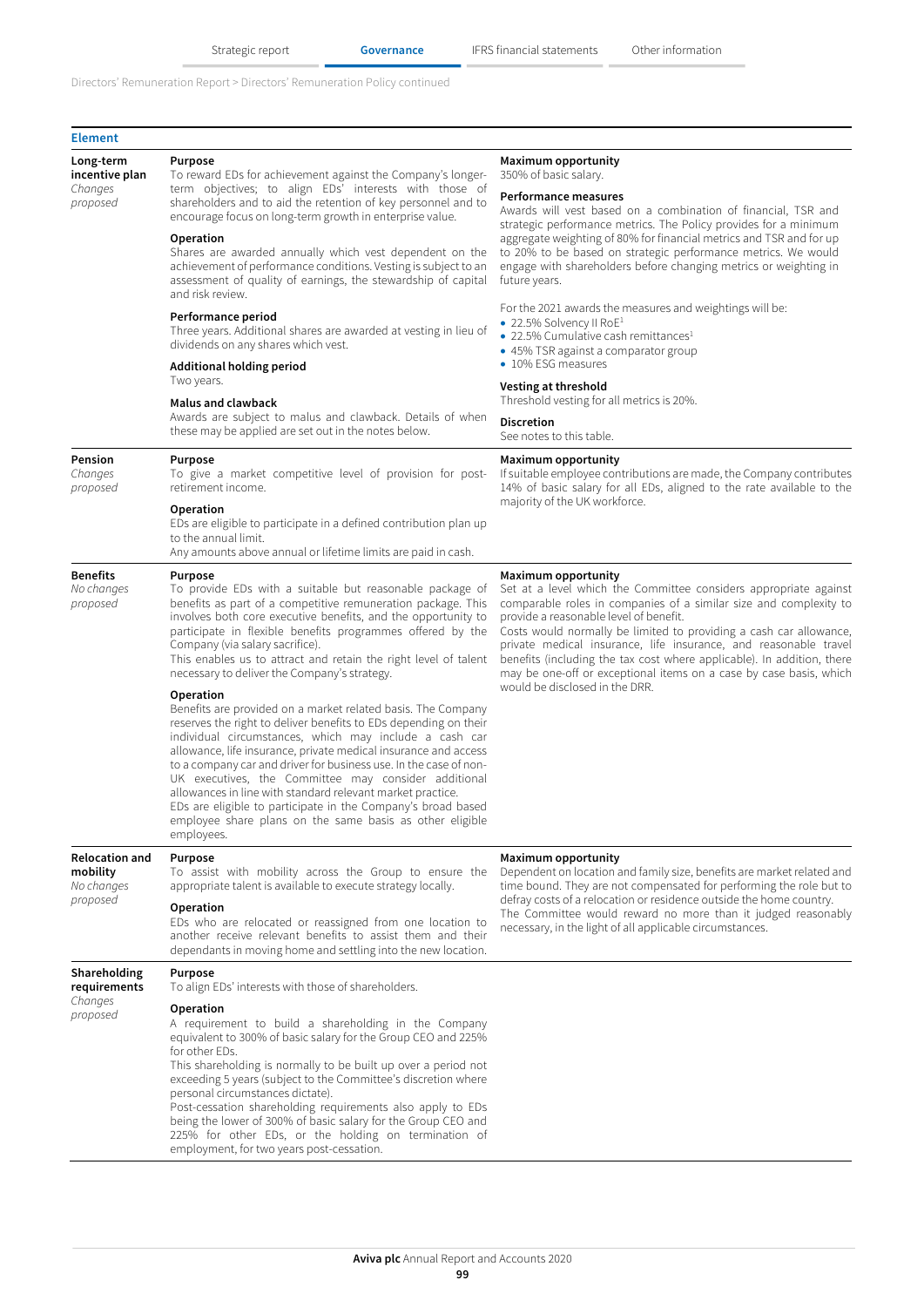## **Notes to the table:**

# **Performance measures**

For the annual bonus, performance measures are chosen to align to the Group's KPIs and include financial, strategic, risk, employee and customer measures. Achievement against individual strategic objectives is also taken into account.

LTIP performance measures are chosen to provide an indication of both absolute and relative return generated for shareholders. In terms of target setting, a number of reference points are taken into account each year including, but not limited to, the Group's business plan and external market expectations of the Company. Maximum payouts require performance that significantly exceeds expected performance under both the annual bonus and the LTIP.

## **Quality of earnings assessments**

Throughout the year, the Committee engages in a regular quality of earnings assessment. A quality of earnings assessment sign-off is the final step in determining annual bonus scorecard outcomes, and is performed before vesting is determined against financial metrics under the LTIP.

As a minimum, at any Committee meeting where LTIP vesting or annual bonus scorecard decisions are considered, the Chief Financial Controller prepares a report to the Committee on the quality of earnings reflected in the results being assessed, against performance targets. Extensive information from the audited accounts is used to explain the vesting and scorecard outcomes – ranging from movements in reserves, capital management decisions, consistency of accounting treatment and period to period comparability. The Chief Financial Controller attends the Committee meeting to answer any questions that any member of the Committee may choose to ask. Any vesting decision or confirmation of awards is made after this process has been undertaken.

#### **Malus and clawback**

The circumstances when malus (the forfeiture or reduction of unvested shares awarded under the ABP and LTIP) and clawback (the recovery of cash and share awards after release) may apply include (but are not limited to) where the Committee considers that the employee concerned has been involved in or partially/wholly responsible for:

- A materially adverse misstatement (as defined by the Board) of the Company's financial statements, or a misleading representation of performance;
- A significant failure of risk management and/or controls;
- A scenario or event which causes material reputational damage to the Company;
- A scenario or event which causes material corporate failure;
- Any regulatory investigation or breach of laws, rules or codes of conduct;
- Misconduct which, in the opinion of the Committee, ought to result in the complete or partial lapse of an award;
- Conduct which resulted in significant loss(es) or summary termination of employment;
- Failure to meet appropriate standards of fitness and propriety;
- A material error (as defined by the Board) in the calculation of a financial or non-financial performance metric used to determine the outcome of variable pay, or any other error or material misstatement that results in overpayment to employees;
- Any circumstances determined by the Board that mean the underlying financial health of the Group or member of the Group has significantly deteriorated, resulting in severe financial constraints which preclude or limit the ability to fund variable pay;
- Any other circumstance required by local regulatory obligations or, in the Board's opinion, justifies the reduction or repayment of variable pay.

The clawback period runs for two years from the date of payment in the case of the cash element of any annual bonus award.

For deferred bonus elements and LTIP awards, the overall malus and clawback period is five years from the date of grant.

#### **Discretions**

The discretions the Committee has in relation to the operation of the ABP and LTIP are set out in the plan rules. In relation to the outcomes underthese plans, the Committee has unfettered discretion to adjust upward or downward (including to nil) the mechanical outcome where it considers that:

- The outcome does not reflect the underlying financial or nonfinancial performance of the participant or the Group over the relevant period;
- The outcome is not appropriate in the context of circumstances that were unexpected or unforeseen at the award date;
- There exists any other reason why an adjustment is appropriate; and/or
- It is appropriate to do so, taking into account a range of factors, including the management of risk and good governance and, in all cases, the experience of shareholders.

Other discretions include, but are not limited to, the ability to set additional conditions and the discretion to change or waive those conditions. Such discretions would only be applied in exceptional circumstances, to ensure that awards properly reflect underlying business performance. Any use of the discretions and how they were exercised will be disclosed, where relevant, in the DRR and, where appropriate, be subject to consultation with Aviva's shareholders.

#### **Change in control**

In the event of a change in control, unless a new award is granted in exchange for an existing award, or if there is a significant corporate event like a demerger, awards under the LTIP would normally vest to the extent that the performance conditions have been satisfied as at the date of the change in control, and unless the Committee decides otherwise, would be pro-rated to reflect the time between the date of grant and the change in control event. Awards under the ABP would normally vest on the date of the change in control and may vest if there is a significant corporate event.

## **Consistency of executive Policy across the Group**

The Policy for our EDs is designed as part of the remuneration philosophy and principles that underpin remuneration for the wider Group. Remuneration arrangements for employees below the EDs take account of the seniority and nature of the role, individual performance and local market practice. The components and levels of remuneration for different employees may therefore differ from the Policy for EDs.

Any such elements are reviewed against market practice and approved in line with internal guidelines and frameworks.

Differentiation in reward outcomes based on performance and behaviour that is consistent with the Aviva values is a feature of how Aviva operates its annual bonus plan for its senior leaders and managers globally. A disciplined approach is taken to moderation across the Company in order to recognise and reward the key contributors. The allocation of LTIP awards also involves strong differentiation, with expected contribution and ability to collaborate effectively in implementation of the strategy driving award levels.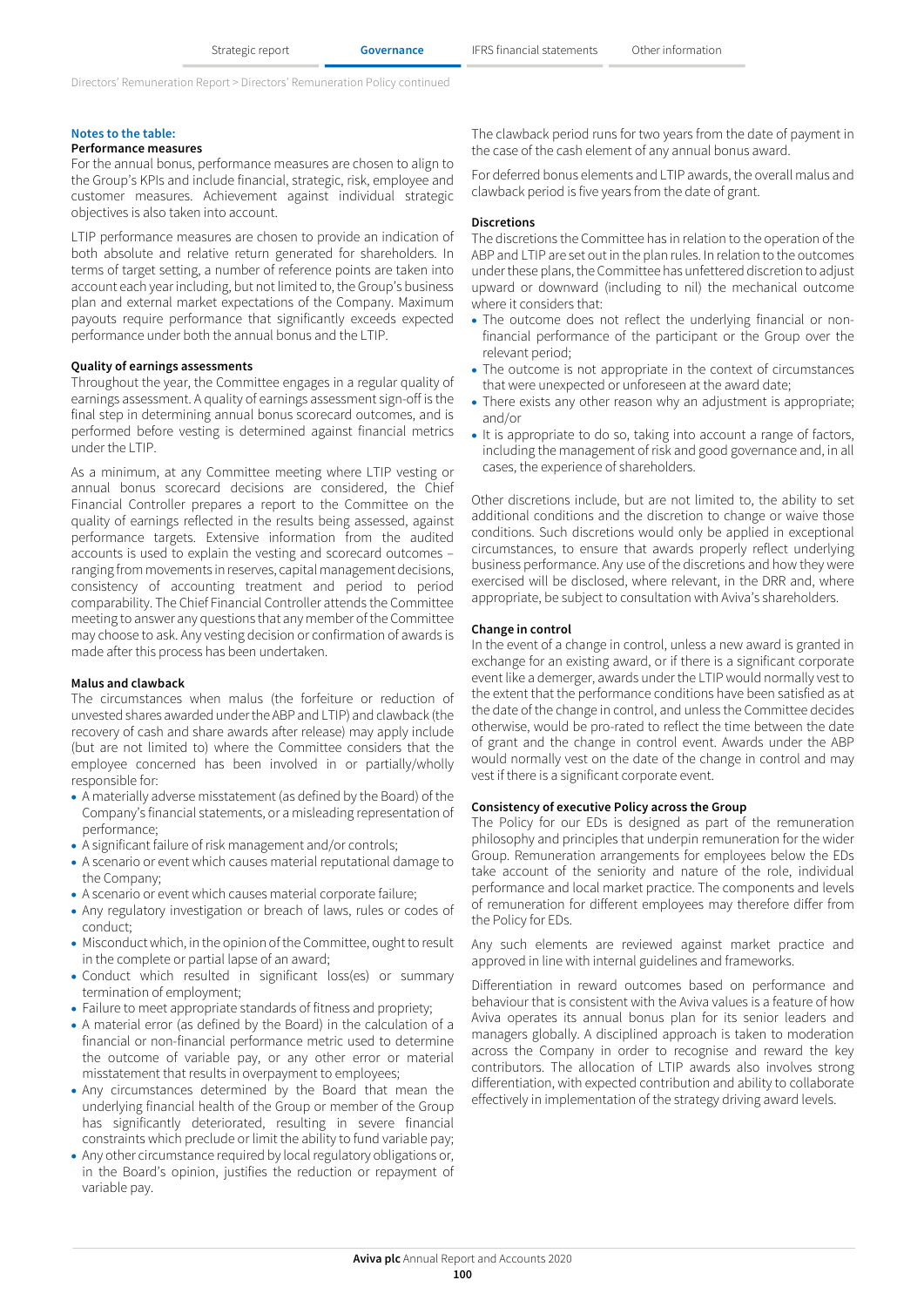#### **Legacy payments**

The Committee reserves the right to make any remuneration payments and payments for loss of office (including exercising any discretions available to it in connection with such payments) notwithstanding that they are not in line with the Policy set out above, where the terms of the payment were agreed (i) before May 2014 (the date the Company's first Policy came into effect), (ii) before the Policy set out above came into effect, provided that the terms of the payment were consistent with the Policy in force at the time they were agreed, or (iii) at a time when the relevant individual was not a director of the Company and, in the opinion of the Committee, the payment was not in consideration for the individual becoming a director of the Company. For these purposes, 'payments' includes the Committee satisfying awards of variable remuneration and, in relation to an award over shares, the terms of the payment are 'agreed' at the time the award is granted.

#### **Approach to recruitment remuneration**

On hiring a new ED, the Committee would align the proposed remuneration package with the Policy in place for EDs at the time of the appointment.

In determining the actual remuneration for a new ED, the Committee would consider the package in totality, taking into account elements such as the skills and experience of the individual, local market benchmarks, remuneration practice, and the existing remuneration of other senior executives. The Committee would ensure any arrangements agreed would be in the best interests of Aviva and its shareholders. It would seek not to pay more than necessary to secure the right candidate.

Where considered appropriate the Committee may make awards on hiring an external candidate to 'buyout' remuneration arrangements forfeited on leaving a previous employer. In doing so, the Committee would take account of relevant factors including any performance conditions attached to these awards, the form in which it was paid (e.g. cash or shares) and the timeframe of awards. Buyout awards would be awarded on a 'like for like' basis compared to remuneration being forfeited, and would be capped to reflect the value being forfeited. The Committee considers that a buyout award is a significant investment in human capital by Aviva, and any buyout decision will involve careful consideration of the contribution that is expected from the individual.

**Amanda Blanc Jason Windsor**

The maximum level of variable pay which could be awarded to a new ED, excluding any buyouts, would be in line with the Policy set out above and would therefore be no more than 550% of basic salary for the Group CEO (200% of basic salary annual bonus opportunity and 350% of basic salary as the face value of a LTIP grant) and 500% of basic salary for other EDs (150% of basic salary annual bonus opportunity and 350% of basic salary as the face value of a LTIP grant).

All other elements of remuneration will also be in line with the Policy set out above.

Should the Company have any prior commitments outside of this Policy in respect of an employee promoted internally to an ED position, the Committee may continue to honour these for a period of time. Where an ED is appointed from within the organisation, the normal policy of the Company is that any legacy arrangements would be honoured in line with the original terms and conditions. Similarly, if an ED is appointed following Aviva's acquisition of, or merger with, another company, legacy terms and conditions may be honoured.

On appointing a new NED, the Committee would align the remuneration package with the Policy for NEDs, outlined in table 3, including fees and travel benefits.

#### **Illustration of the Policy**

The charts below illustrate how much EDs could earn under different performance scenarios in one financial year:

- Minimum basic salary, pension or cash in lieu of pension and benefits, no bonus and no vesting of the LTIP
- Target basic salary, pension or cash in lieu of pension, benefits, and:
	- A bonus of 100% and an LTIP of 300% of basic salary (with notional LTIP vesting at 50% of maximum) for the Group CEO; and
	- A bonus of 100% and an LTIP of 225% of basic salary (with notional LTIP vesting at 50% of maximum) for the CFO.
- Maximum basic salary, pension or cash in lieu of pension, benefits, and:
	- A bonus of 200% and an LTIP of 300% of basic salary (with notional LTIP vesting at maximum) for the Group CEO; and
	- A bonus of 150% and an LTIP of 225% of basic salary (with notional LTIP vesting at maximum) for the CFO.
- Maximum with share price increase indicative maximum remuneration, assuming a notional LTIP vesting at maximum and share price appreciation of 50% on the LTIP.



#### Notes to the charts

The charts are illustrative only and the actual value EDs could earn is subject to business performance and share price movement to the date of vesting of the LTIP and of the deferred share element of the annual bonus<br>Fixe The value of the LTIP assumes a constant share price (with the exception of the maximum with share price increase scenario) and does not include additional shares awarded in lieu of dividends that may have been accrued dur

The LTIP is as proposed to be awarded in 2021, which would vest in 2023, subject to the satisfaction of performance conditions. The shares would then be subject to a further two-year holding period.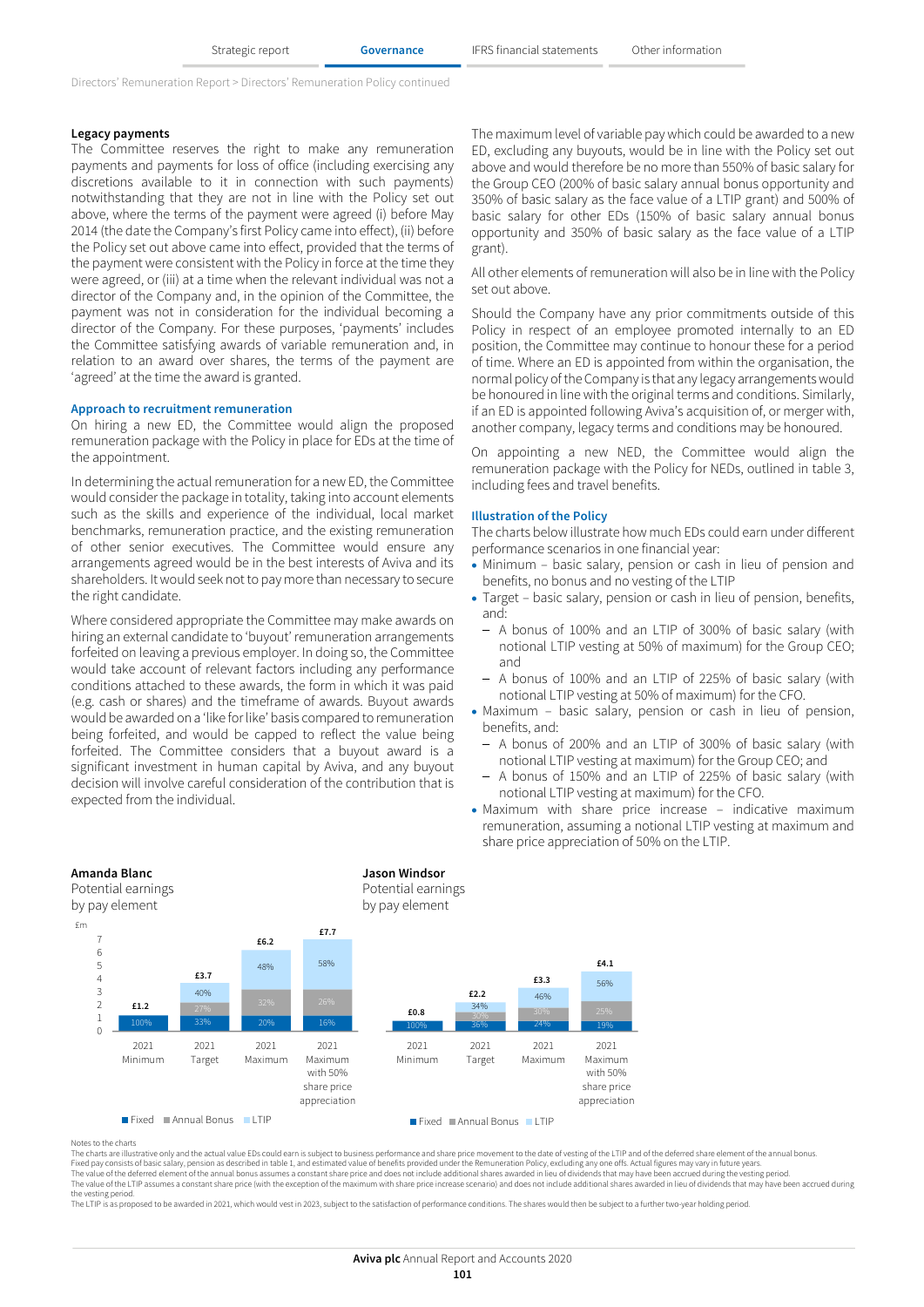#### **Employment contracts and letters of appointment**

**Provision Policy**

ED employment contracts and NED letters of appointment are available for inspection at the Company's registered office during normal hours of business, and at the place of the Company's 2021 AGM on 6 May from 1.45pm until the close of the meeting.

### **Table 2 Executive Directors' key conditions of employment**

The key employment terms and conditions of the current EDs, and those who served during the year, as stipulated in their employment contracts, are set out in the table below.

| Notice period                              |                                                                                                                                                                                                                                                                                   |                                 |  |  |  |  |
|--------------------------------------------|-----------------------------------------------------------------------------------------------------------------------------------------------------------------------------------------------------------------------------------------------------------------------------------|---------------------------------|--|--|--|--|
| By the ED                                  | 6 months.                                                                                                                                                                                                                                                                         |                                 |  |  |  |  |
| By the Company                             | 12 months, rolling. No notice or payment in lieu of notice to be paid where the Company terminates for cause.                                                                                                                                                                     |                                 |  |  |  |  |
| <b>Termination</b>                         | Pay in lieu of notice up to a maximum of 12 months' basic salary.                                                                                                                                                                                                                 |                                 |  |  |  |  |
| Payment                                    | Any payment is subject to phasing and mitigation requirements. An ED would be expected to mitigate the loss of office by<br>seeking alternative employment. Any payments in lieu of notice would be reduced, potentially to zero, by any salary received<br>from such employment. |                                 |  |  |  |  |
| <b>Remuneration and</b><br><b>Benefits</b> | The operation of the annual bonus and LTIP is at the Company's discretion.                                                                                                                                                                                                        |                                 |  |  |  |  |
| <b>Expenses</b>                            | Reimbursement of expenses reasonably incurred in accordance with their duties.                                                                                                                                                                                                    |                                 |  |  |  |  |
|                                            | Holiday entitlement 30 working days plus public holidays.                                                                                                                                                                                                                         |                                 |  |  |  |  |
| <b>Private medical</b>                     | Private medical insurance is provided for the ED and their family. The ED can choose to opt out of this benefit or take a lower                                                                                                                                                   |                                 |  |  |  |  |
| insurance                                  | level of cover. However, no payments are made in lieu of reduced or no cover.                                                                                                                                                                                                     |                                 |  |  |  |  |
| <b>Other benefits</b>                      | Other benefits include participation in the Company's staff pension scheme, life insurance and, where applicable, access to a<br>Company car and driver for business related use.                                                                                                 |                                 |  |  |  |  |
| <b>Sickness</b>                            | 100% of salary for the first 52 weeks and up to £150,000 per annum for a further 5 years.                                                                                                                                                                                         |                                 |  |  |  |  |
| Non-compete                                | During employment and for six months after leaving (less any period of garden leave) without the prior written consent of the<br>Company.                                                                                                                                         |                                 |  |  |  |  |
| <b>Contract dates</b>                      | <b>Director</b>                                                                                                                                                                                                                                                                   | Date current contract commenced |  |  |  |  |
|                                            | Amanda Blanc                                                                                                                                                                                                                                                                      | 6 July 2020                     |  |  |  |  |
|                                            | Jason Windsor                                                                                                                                                                                                                                                                     | 26 September 2019               |  |  |  |  |

## **Policy on payment for loss of office**

There are no pre-determined ED special provisions for compensation for loss of office. The Committee has the ability to exercise its discretion on the final amount actually paid. Any compensation would be based on basic salary, pension entitlement and other contractual benefits during the notice period, or a payment made in lieu of notice, depending on whether the notice is worked.

Where notice of termination of a contract is given, payments to the ED would continue for the period worked during the notice period. Alternatively, the contract may be terminated, and phased monthly payments made in lieu of notice for, or for the balance of, the 12 months' notice period. During this period, EDs would be expected to mitigate their loss by seeking alternative employment. Payments in lieu of notice would be reduced by the salary received from any alternative employment, potentially to zero. The Company would typically make a reasonable contribution towards an ED's legal fees in connection with advice on the terms of their departure.

There is no automatic entitlement to an annual bonus for the year in which loss of office occurs. The Committee may determine that an ED may receive a pro-rata bonus in respect of the period of employment during the year loss of office occurs based on an assessment of performance. Where an ED leaves the Company by reason of death, disability or ill health, or any other reason determined by the Committee, there may be a payment of a pro rata bonus for the relevant year at the discretion of the Committee.

The treatment of leavers under the ABP and LTIP is determined by the rules of the relevant plans. Good leaver status under these plans would be granted in the event of, for example, the death of an ED. Good leaver status for other leaving reasons is at the discretion of the Committee, taking into account the circumstances of the individual's departure, but would typically include planned retirement, or their departure on ill health grounds.

In circumstances where good leaver status has been granted, awards may still be subject to malus and clawback in the event that inappropriate conduct of the ED is subsequently discovered post departure, and retirees are subject to post-activity restrictions which allow the Committee to reduce or recover awards if certain employment is taken elsewhere. If good leaver status is not granted, all outstanding awards will lapse.

In the case of LTIPs, where the Committee determines EDs to be good leavers, vesting is normally based on the extent to which performance conditions have been met at the end of the relevant performance period, and the proportion of the award that vests is pro-rated for the time from the date of grant to final date of service (unless the Committee decides otherwise). Any decision not to apply this would only be made in exceptional circumstances and would be fully disclosed. It is not the practice to allow such treatment.

#### **Consideration of wider employee pay and shareholder views**

When determining the Policy and arrangements for our EDs, the Committee considers:

- Pay and employment conditions elsewhere in the Group to ensure that pay structures are suitably aligned and that levels of remuneration remain appropriate. The Committee reviews levels of basic salary increases for other employees and executives based on their respective locations. It reviews changes in overall bonus pool funding and long-term incentive grants. The Committee considers feedback on pay matters from sources including the employee opinion survey and employee forums. The Committee also takes into account information provided by the people function and external advisers and the Committee Chair has in place a programme of consultation and meetings with employee forums including trade union, Your Forum and the Evolution Council to discuss remuneration; and
- In its ongoing dialogue with shareholders, the Committee seeks shareholder views and takes them into account when any significant changes are being proposed to remuneration arrangements and when formulating and implementing the Policy.

For example, there has been detailed engagement with our largest shareholders regarding the proposed Policy during 2020, continuing into 2021.